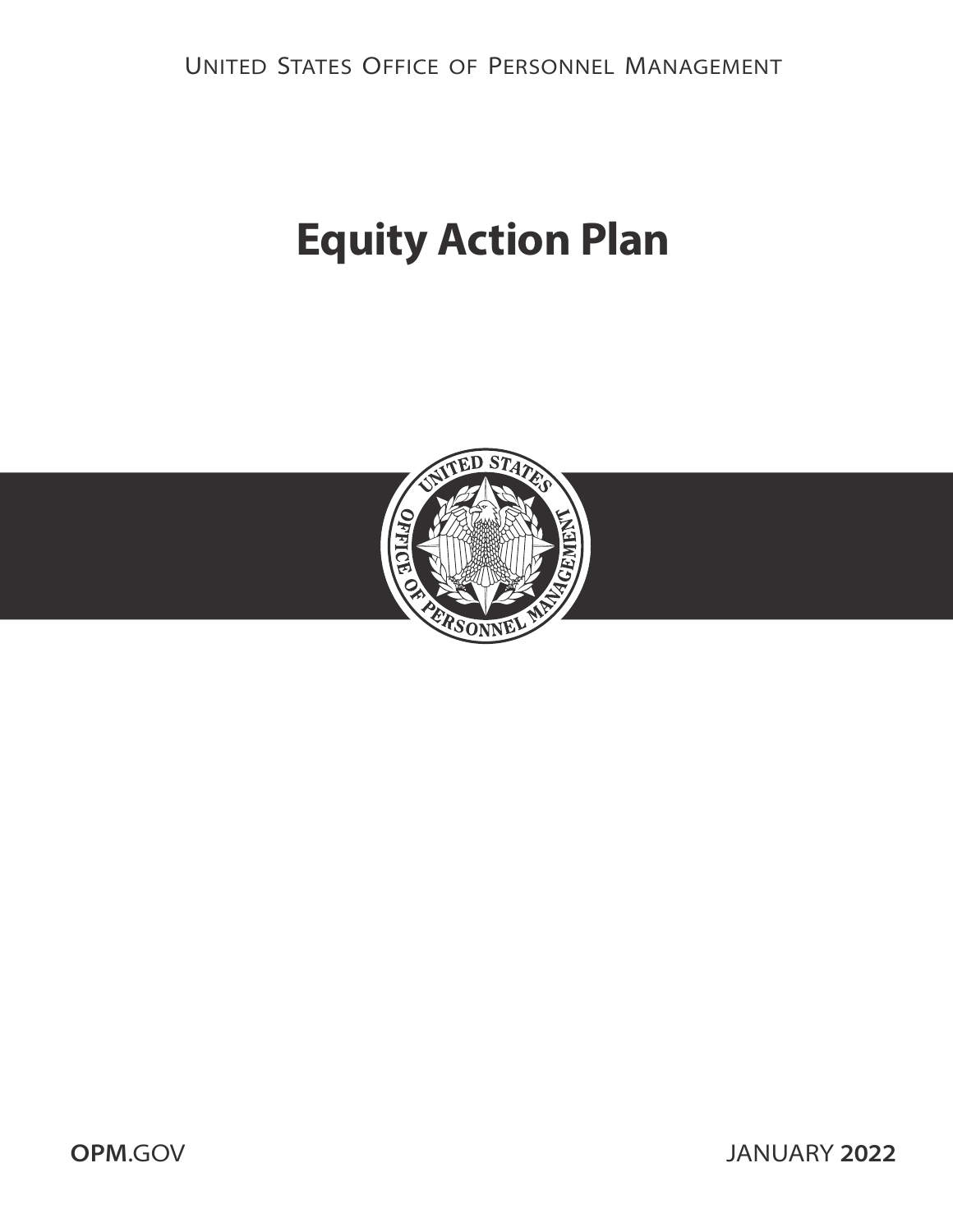January 20, 2022

## (1) Executive summary

The U.S. Office of Personnel Management (OPM) serves as the chief human resources agency and personnel policy manager for the Federal Government. OPM provides human resources leadership and support to Federal agencies and helps the Federal workforce achieve their aspirations as they serve the American people. OPM directs human resources and employee management services, administers retirement benefits, manages health insurance and other insurance benefit programs, and oversees merit-based and inclusive hiring into the civil service. From shaping how and where Federal employees work in the future, to reestablishing the Federal government as a model employer, OPM is leading the discussion on how to rebuild the Federal workforce.

OPM is fully committed to the whole of government approach to advance equity and support for underserved communities. Per Executive Order 13985, OPM has started to assess whether underserved communities face systemic barriers in accessing benefits and opportunities in programs or services OPM provides. Outlined below is a summary of the three high-impact services OPM reviewed and assessed for potential barriers that underserved communities may face, as well as the actions OPM will take to eliminate any barriers.

#### Expand Agency Access to and Use of Post-Audit Applicant Flow Data (AFD).

To better support Federal agencies, OPM plans to expand Federal agency access to anonymized and post-audit AFD and strengthen the capacity of Federal agencies to analyze, interpret, and use AFD in a legally appropriate manner. AFD is the demographic information provided by applicants on a voluntary basis for Federal job opportunity announcements through the USAJOBS.gov website. After a job opportunity is closed and all certificates issued under the announcement are audited, Federal agencies may use anonymized, post-audit AFD as part of their efforts to determine the existence of any barriers or disparities in the hiring process, as well as to develop future recruitment efforts. OPM's role is to ensure agencies have access to anonymized, post-audit AFD and to collaborate with the Equal Employment Opportunity Commission (EEOC) to provide tools and training for agencies on the appropriate use of AFD. OPM has already taken actions by building AFD reports, providing agencies with a template to pull AFD, and creating a report for agencies to see if job certificates need to be closed out.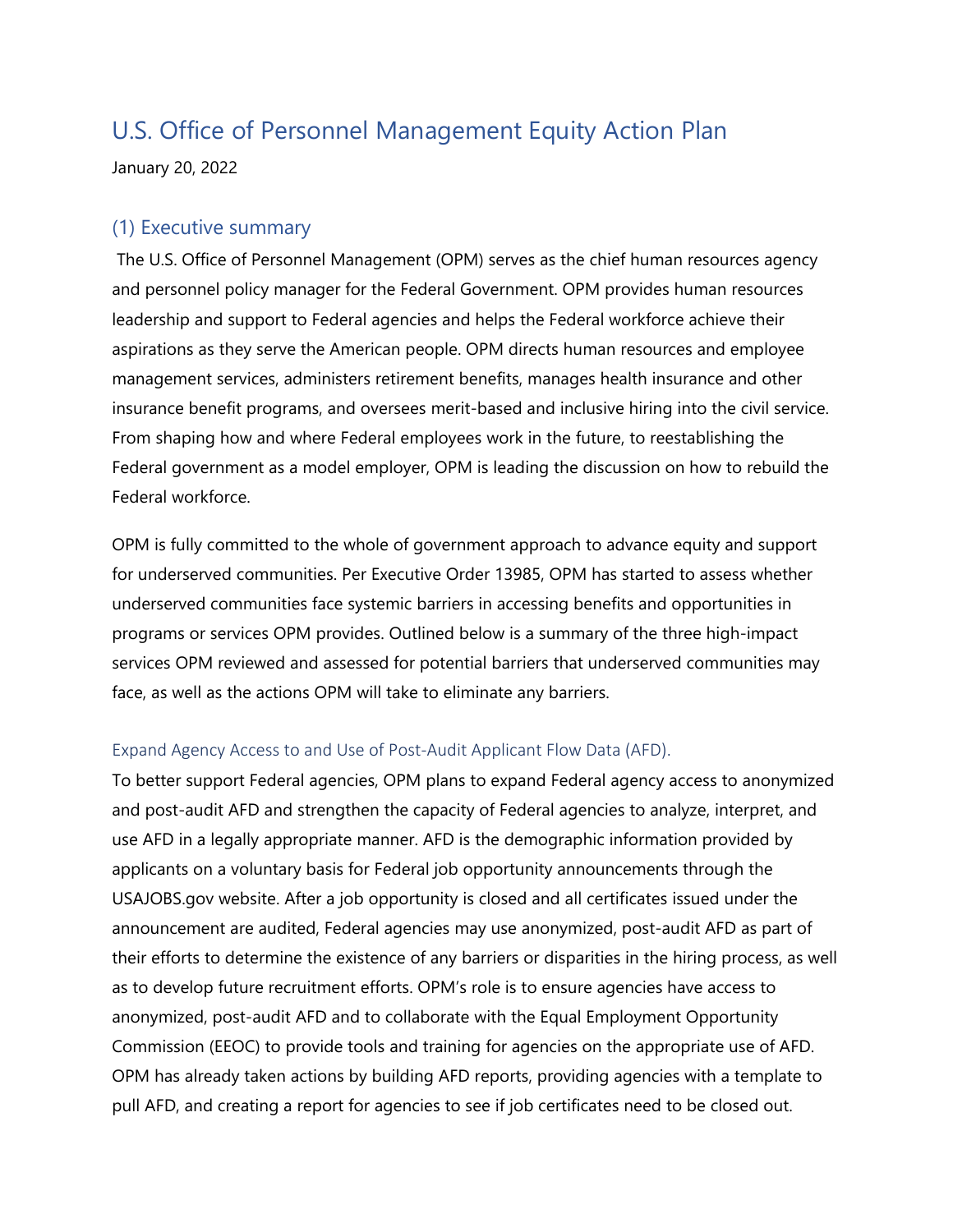#### Build a New Federal Employees Health Benefits (FEHB) Decision Support Tool.

OPM administers the health insurance program for eligible Federal government employees; annuitants; employees of entitled and enrolled Tribes, tribal organizations, and urban Indian organizations; and their eligible family members. The FEHB Program is the largest employersponsored health benefits program in the world, covering 8.2 million people. An important hallmark of the FEHB Program is providing choice and competition so every eligible and enrolled person, including those from underserved communities, has an opportunity to choose the health plan that best suits their needs. OPM plans to offer a new state-of-the-art Decision Support Tool (DST) that will give every FEHB-eligible and enrolled individual the opportunity and necessary technology to compare FEHB benefits, total cost of care, provider networks, prescription costs, and other health information important to them at the point of enrollment.

#### Provide Tools to Benefits Officers Across Government to Advance Financial Security.

OPM has a responsibility to work with agency benefits officers across government to educate Federal employees on the need for retirement savings and provide information to help them meet their retirement goals. OPM's goal is to work with agency benefits officers to promote fully informed retirement decisions by employees and educate them on the value for retirement savings, including those in underserved communities. OPM's effort is targeted at providing tools to benefits officers across government to deliver timely and relevant information in an equitable manner to Federal employees to advance financial security.

## (2) Summary of Early Accomplishments

Since President Biden signed the Executive Order on Advancing Racial Equity and Support for Underserved Communities Through the Federal Government on January 20, 2021, OPM has worked to advance equity and remove any barriers for underserved communities in its efforts to make the Federal government a model employer, rebuild the workforce, and elevate OPM as an institution to better serve the American people.

In July 2021, Director Kiran Ahuja announced that the Chief Human Capital Officers Council's (CHCO) functions would be restored to OPM. The restoration of these functions elevates the voices of CHCOs and strengthens the connection between Government-wide human capital strategy and policy development and agency-level human capital management. CHCOs are key partners in helping to advance the Biden-Harris Administration priorities around diversity, equity, inclusion, and accessibility (DEIA). Additionally, in October 2021, Director Ahuja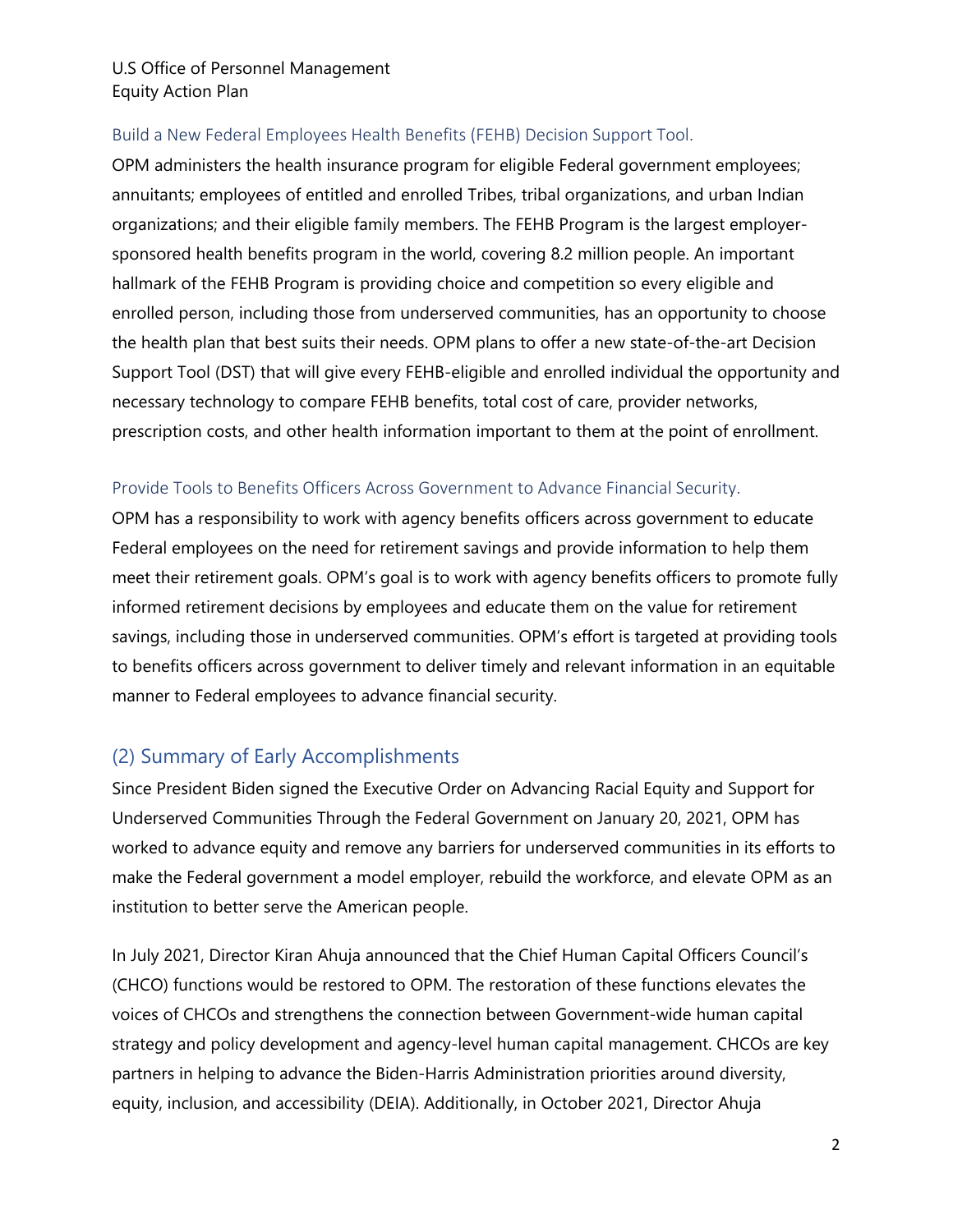established the Office of Diversity, Equity, Inclusion, and Accessibility (ODEIA) within OPM, and aligned it to report directly to the Office of the Director. ODEIA is charged with leading strategic DEIA government-wide priorities, working collaboratively with stakeholders, and providing the tools to help Federal agencies advance DEIA – including advising the Director on the Executive Order on Diversity, Equity, Inclusion, and Accessibility in the Federal Workforce. OPM has significant equities in Executive Order 14035, and more detail on how OPM serves underserved communities and advances DEIA in the Federal government is discussed in Section 5 below.

In addition to making organizational changes, OPM convened and conducted focus group discussions with employee groups in July 2021 to hear directly from members of underserved communities and better understand if and to what extent they faced barriers in accessing Federal employee benefits. The focus groups were hosted by video conference and lasted two hours, with one hour focused on FEHB plan selection and one hour focused on retirement readiness. The four focus group discussions included 61 Federal employees and were comprised of benefits officers, employees who identify as LGBTQ+, employees who identify as a person of color, and employees who identify as persons with disabilities.

Additionally, OPM finalized a series of regulations and policy actions that deepen OPM's commitment to making Federal service a pathway to the middle class, expanding the access of good jobs to Americans from all walks of life. OPM finalized two regulations that expands access to good-paying opportunities in Federal service, including paid internships, for post-secondary students and recent graduates: In August 2021, OPM issued a regulation that allows agencies to strategically recruit certain students to positions in the competitive service on a term or temporary basis up to a GS-11 or \$74,950 in the Washington, D.C. area; and in November 2021, OPM published an interim rule designed to help agencies more easily recruit and hire recent college graduates into positions in the Federal government up to a GS-11 or \$74,950 in the Washington, D.C. area. In September 2021, OPM expanded opportunity for military spouses to serve in Federal jobs by finalizing an expansion of the Military Spouse Non-Competitive Appointment Authority. Also in September, OPM issued an interim final rule to expand access to high quality health coverage by extending opportunity to enroll in the Federal Employees Health Benefits (FEHB) Program to additional tribal employees. Finally, in January 2022, OPM issued new pay schedules and additional guidance that fulfill the Administration's commitment to pay every Federal employee at least \$15 per hour. These actions collectively raise the pay for 67,000, out of 2.2 million, Federal employees who previously worked below this threshold. Raising pay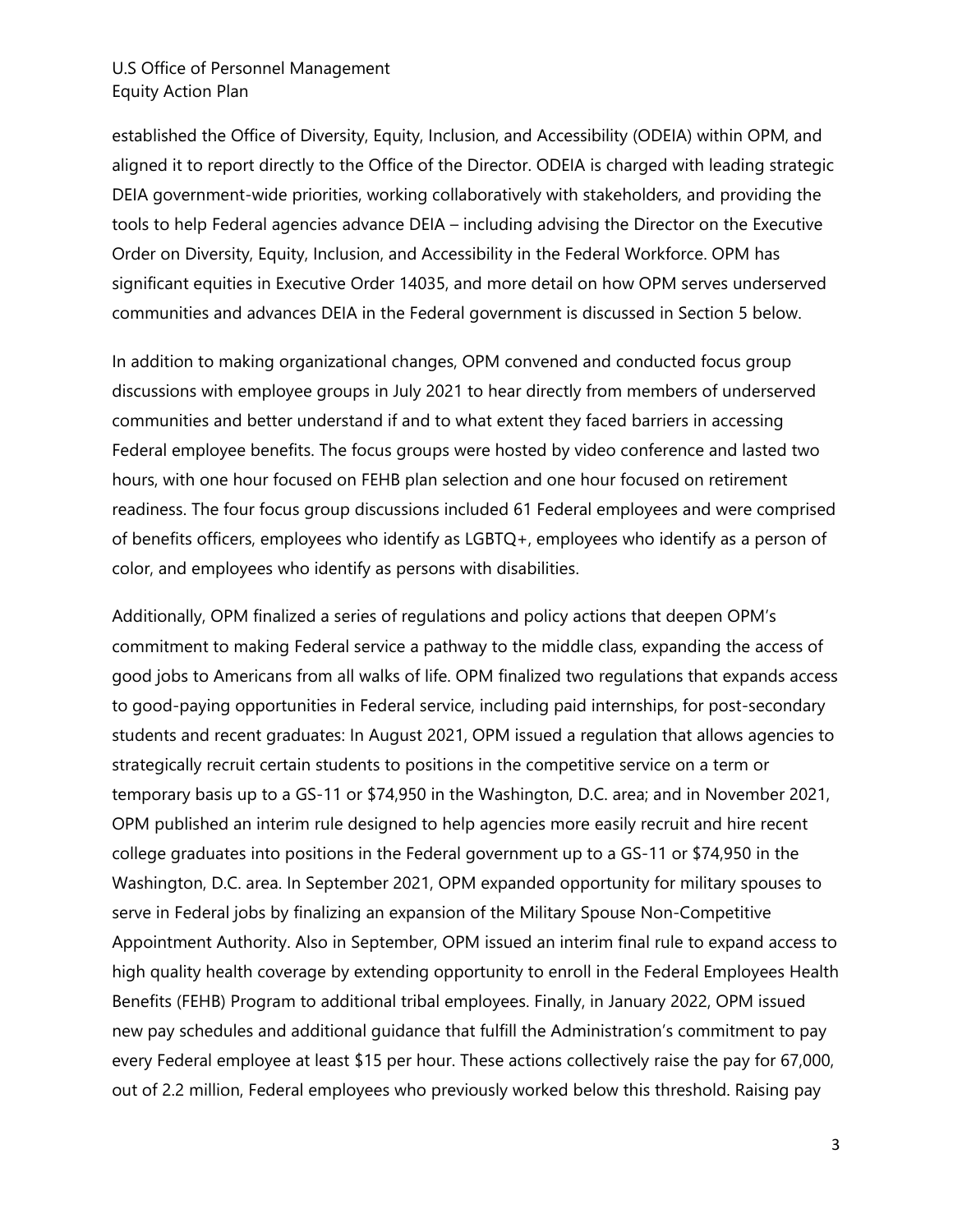rates across the Federal government to a minimum of \$15 per hour reflects our appreciation for the Federal workforce, our values as a nation, and recognizes the importance for every Federal employee to earn a living wage.

## (3) Equity Action Plan of Applicant Flow Data

## Barrier to Equitable Outcome(s)

Applicant Flow Data (AFD) is the demographic information voluntarily provided by applicants for Federal job opportunities through the USAJOBS.gov website. When submitting a job application, applicants have the option to include information on their sex, race/ethnicity, and disability status, authorized by the Demographic Information on Applicants form (OMB No: 3046-0046). After a job opportunity announcement is closed, certificates issued under the announcement are audited, and after all hiring actions for the announcement are completed, anonymized, and aggregated, AFD information can be combined with other indicators to show applicants' progress through major milestones in the hiring process, including application, qualification, referral, and selection (retrospective view).

Federal agencies are responsible for accessing any available anonymized, post-audit AFD through their talent acquisition system (e.g., USA Staffing, Monster, or other systems), in addition to other data sources, to undertake barrier analyses. Barrier analysis is a process used to identify, evaluate, and, where appropriate, remedy any policies, procedures, and/or practices that may lead to disparities in the hiring process for individuals seeking Federal employment. OPM's role in this process is to ensure agencies have access to anonymized, post-audit AFD and to collaborate with EEOC to provide tools and training for agencies on their use of post-audit AFD.

Post-audit AFD trends consistently show a drop-off in representation for certain groups as the hiring process progresses. OPM's equity assessment illuminated several challenges that may prevent agencies from fully using post-audit AFD as part of the materials to identify and mitigate barriers to Federal employment. These challenges primarily relate to data gaps that limit AFD's ability to be a comprehensive data source, the lack of capacity on the part of staff in Federal agencies to analyze, interpret, and use the data (in conjunction with other materials), and uncertainty on how the data could be used beyond compliance reporting (such as MD-715 reporting). Addressing these challenges could better position agencies to address any disparities among demographic groups as they move through the hiring process. This work is particularly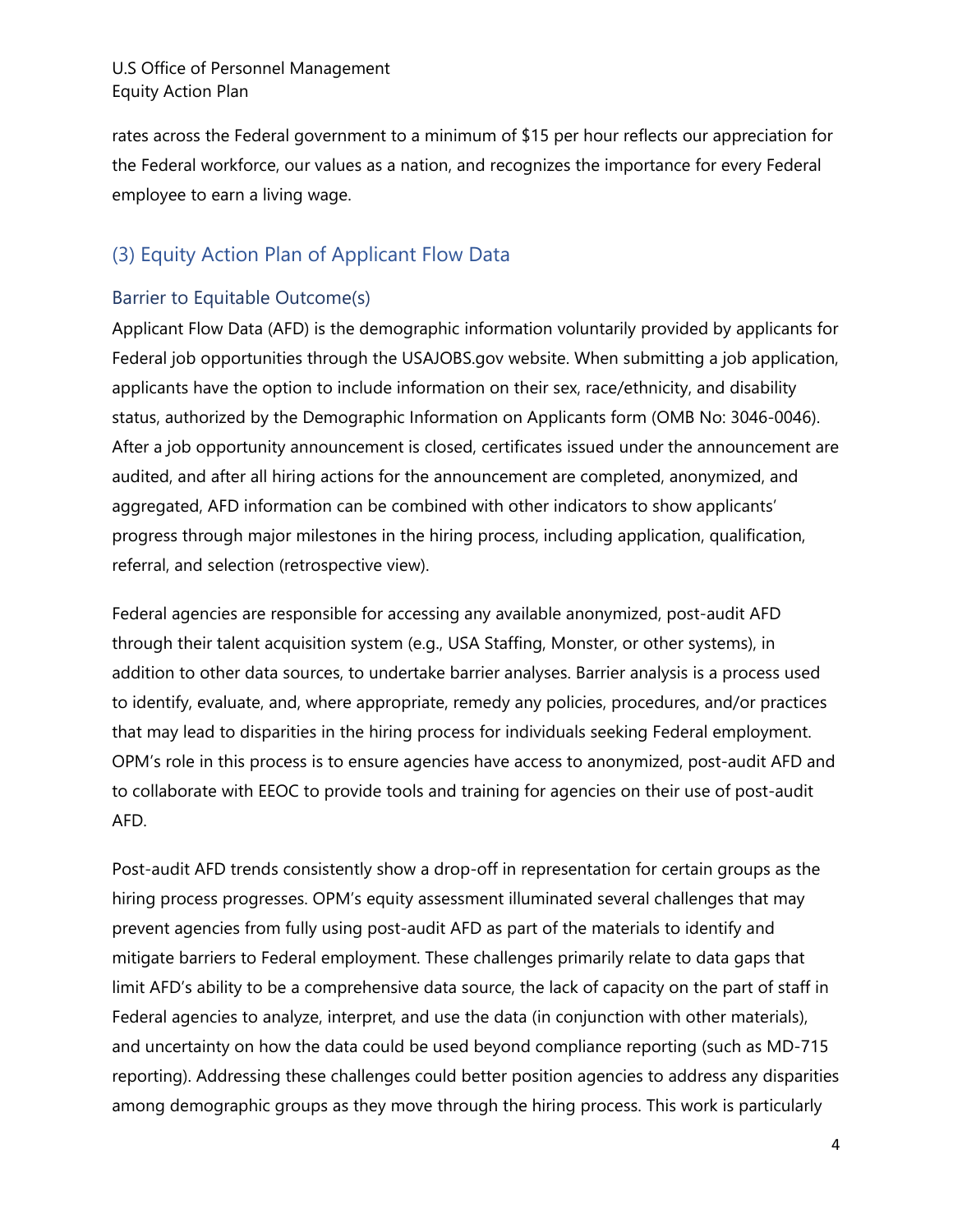important as the Federal government begins to recruit and hire new employees, as a result of the passage of the Bipartisan Infrastructure Law.

## Action and Intended Impact on Barrier

OPM will undertake the following actions, in partnership with the EEOC in some cases, to expand Federal agency access to post-audit AFD and strengthen the capacity of Federal agencies to analyze, interpret, and use post-audit AFD.

- **Expand Federal agency access to post-audit AFD**. These actions will provide agencies with an easily accessible, comprehensive dataset that will enable more detailed analysis on barriers in the hiring process.
	- o Redesign the USA Staffing AFD Data Warehouse to improve usability and include additional data items, including measuring additional phases of the hiring process, as requested by agencies to expand the analysis possible through AFD.
	- o Develop a new API (Application Programming Interface) to allow agencies to systematically retrieve bulk AFD for their organizations to reduce time and processing capacity required for analysts to retrieve AFD for their agency.
	- $\circ$  Implement a new reporting tool (Power BI) to enable more interactive reports and dashboards to ease agency burden in post-audit AFD analysis.
	- $\circ$  Provide reports to agencies on their announcements with unaudited certificates so they can take action, such as closing out the hiring process and auditing the outstanding certificates, to enable OPM to release any additional AFD to the relevant agencies.
	- o Explore changes to the USAJOBS user experience to increase the number of applicants who voluntarily choose to provide their demographic information.
	- $\circ$  Develop guidance for how to provide post-audit summarized AFD to agency leadership and managers/supervisors to inform efforts to mitigate barriers in the hiring process for future recruitment efforts.
	- $\circ$  Collaborate with EEOC and consider modifications to the AFD collection form to include additional data items in response to recent Executive Orders and adhere to DEIA best practice, including adding sexual orientation and gender identity (SOGI), and Middle East and North Africa (MENA) categories.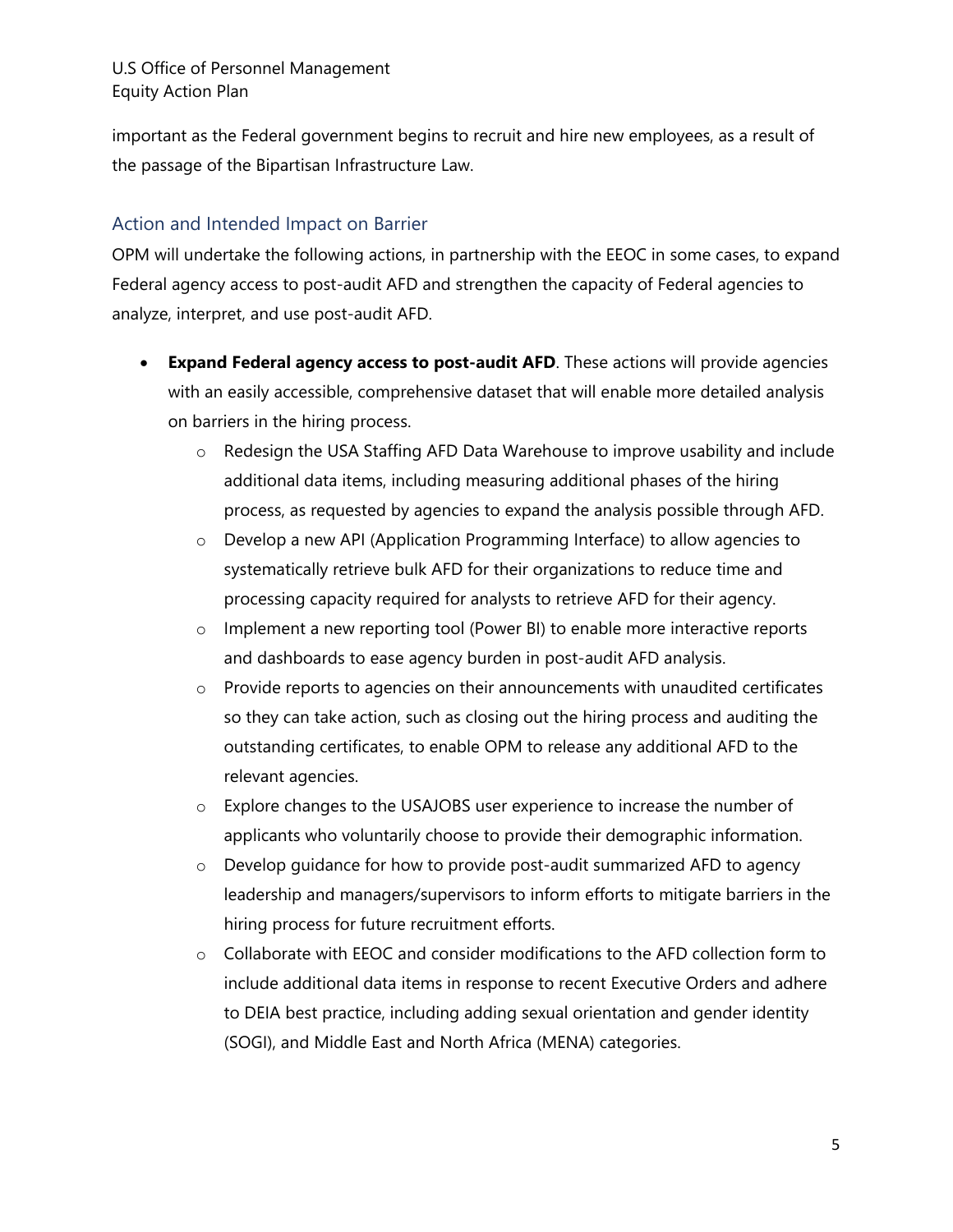- **Strengthen the capacity of Federal agencies to analyze, interpret, and use anonymized, post-audit AFD.** These actions will help agencies build the knowledge and skills to more effectively analyze and use anonymized, post-audit AFD.
	- o Survey AFD analysts and others expected to routinely use the data to gather information on skills and training needs.
	- o Develop position descriptions, job announcement content, competency models, and other hiring artifacts to provide agencies with tools to recruit and select analysts with the skills and background to effectively analyze their hiring processes, using, among other data sources, anonymized, post-audit AFD.
	- o Collaborate with EEOC to develop new training resources and analytical tools to better prepare agency analysts to use anonymized, post-audit AFD as one of the data sources used for barrier analyses.
	- o Facilitate an AFD analyst community across government to share ideas and information on how to effectively access and use AFD.

## Tracking Progress

OPM will rely on data sources such as USAJOBS, USA Staffing, and a new survey of AFD practitioners to track progress on these actions, including the following measures:

- Near- to mid-term (two to four years)
	- o Number of new hiring phases included in AFD
	- o New demographic response options in the AFD collection form (e.g., SOGI)
	- o Percentage of applicants who choose to provide their demographic information
	- o Number and percentage of announcements with unaudited certificates
	- o Percentage of agency leaders (e.g. executives, managers, supervisors) who report they reviewed post-audit summarized AFD for their organizations for future recruitment efforts and potential barrier analyses
	- o Percentage of AFD analysts who report that they have the knowledge and tools to do their jobs
- Long-term (five to eight years)
	- o Disparities among demographic groups as they move through the hiring process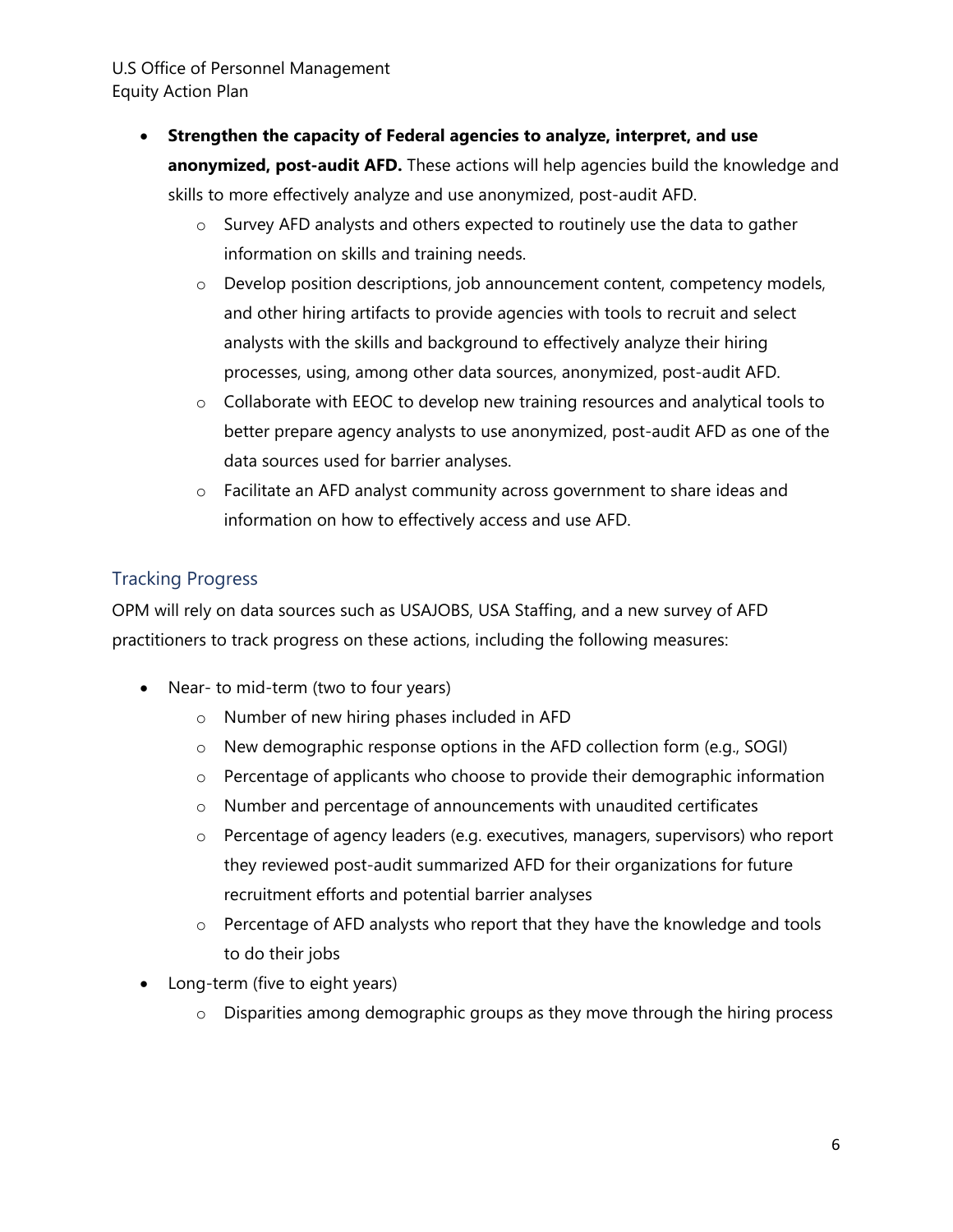## Accountability

OPM will hold itself accountable to these actions by including AFD-focused strategies and goals in the FY 2022-2026 OPM Strategic Plan. OPM developed a related FY 2022-2023 Agency Priority Goal and related research questions for OPM's FY 2022-2026 Learning Agenda. As a service provider, OPM is also held accountable for AFD features by its agency customers, including an AFD Customer Workgroup that meets quarterly. OPM will use the AFD Customer Workgroup to provide progress updates on these actions, share new tools and resources, and gather feedback from Federal agencies.

## (4) Equity Action Plan in Advancing Financial Security

## Barrier to Equitable Outcome(s)

OPM's Retirement Services (RS) is responsible for the Government-wide administration of retirement benefits and services for roughly 2.7 million annuitants, survivors, and family members. The Thrift Savings Plan Open Elections Act of 2004 (Public Law 108-469) and 5 U.S.C. 8350 gave OPM the responsibility to work with agency benefits officers across government to develop and implement a retirement financial literacy and education strategy. OPM's effort is targeted at providing tools to benefits officers across government to deliver timely and relevant information to Federal employees to help them meet their retirement goals.

As discussed in Executive Order 13985, financial education and wealth accumulation are especially important areas of focus, particularly for underserved communities who experience disparities in wealth accumulation. President Biden's statement issued on June 1st, 2021, commemorating the 100th anniversary of the Tulsa Race Massacre, highlights this point: "Because disparities in wealth compound like an interest rate, the disinvestment in Black families in Tulsa and across the country throughout our history is still felt sharply today. The median Black American family has thirteen cents for every one dollar in wealth held by White families."[1](#page-7-0)

All new Federal employees have a defined contribution plan in the form of the Thrift Savings Plan and a defined benefit plan in the form of the Federal Employees Retirement System (FERS). This contrasts with private industry where 52% of workers have only a defined contribution plan,

<span id="page-7-0"></span><sup>&</sup>lt;sup>1</sup> [https://www.whitehouse.gov/briefing-room/statements-releases/2021/06/01/fact-sheet-biden-harris](https://www.whitehouse.gov/briefing-room/statements-releases/2021/06/01/fact-sheet-biden-harris-administrationannounces-new-actions-to-build-black-wealth-and-narrow-the-racial-wealth-gap/)[administrationannounces-new-actions-to-build-black-wealth-and-narrow-the-racial-wealth-gap/](https://www.whitehouse.gov/briefing-room/statements-releases/2021/06/01/fact-sheet-biden-harris-administrationannounces-new-actions-to-build-black-wealth-and-narrow-the-racial-wealth-gap/)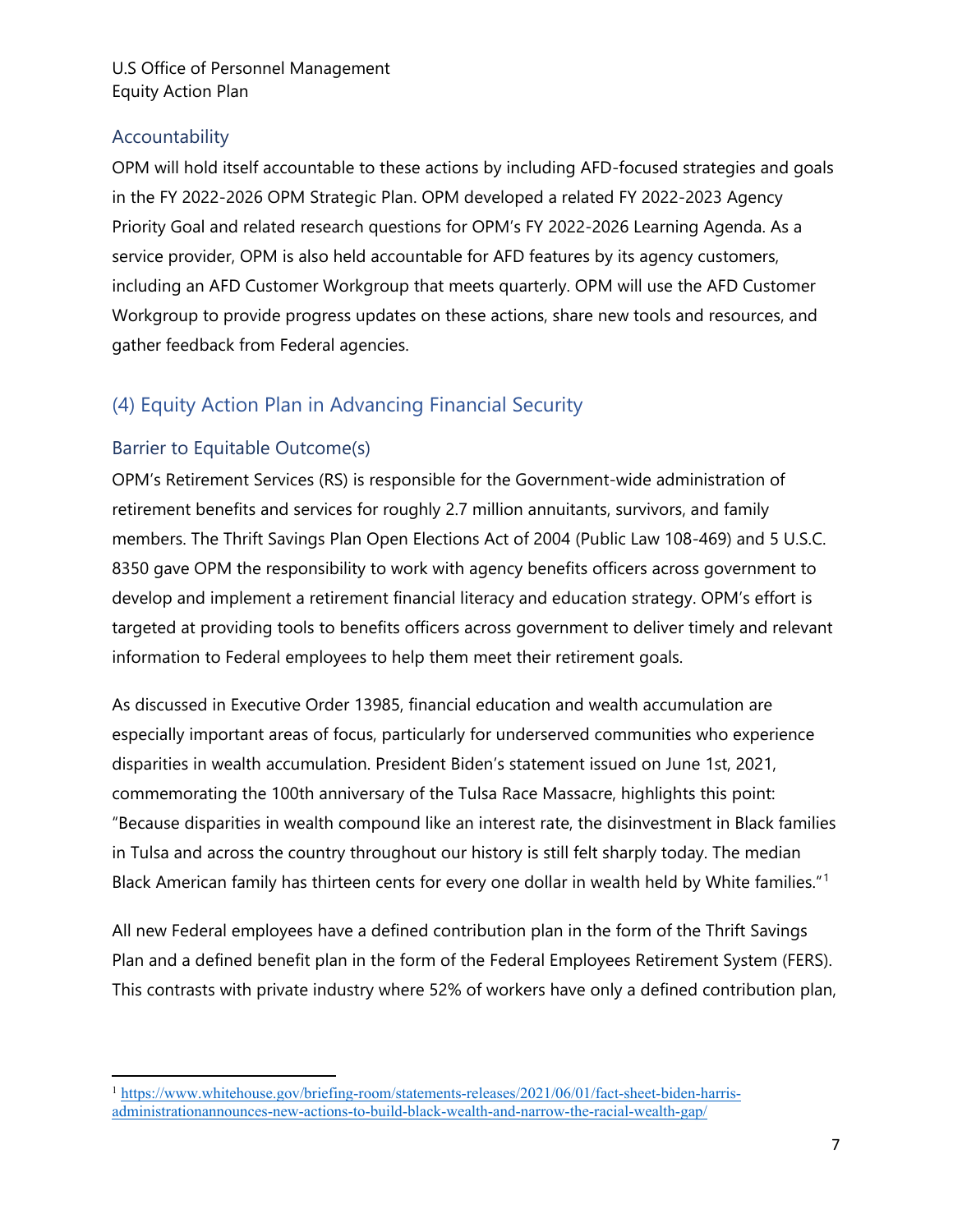3% have only a defined benefit plan, and 1[2](#page-8-0)% have both. $<sup>2</sup>$  While most agencies devote</sup> significant resources to retirement readiness interventions as Federal employees approach retirement (typically 5 years before retirement), the resources for early and midcareer financial planning are often limited or nonexistent. These gaps in financial education programs are problematic because wealth accumulation is a career-long effort, and key decisions made early in a Federal career compound over a lifetime, either positively or negatively. Additionally, much of the existing agency financial education materials focus on a single benefit program rather than providing an integrated view of programs available to Federal employees.

The Federal government has a strong legacy of creating pathways to the middle class for communities of color, particularly Black Americans, when other economic opportunities were unavailable to them. Moreover, as the largest employer in the country, the Federal government currently employs a diverse range of workers. Coupled with OPM's efforts to provide every Federal worker with pay of a minimum of \$15 per hour, OPM is poised to position the Federal government as an employer of choice, not only because of its longstanding and robust retirement program, but going forward, its appreciation of the current wealth gaps and the need for comprehensive financial education among its diverse workforce.

Finally, OPM's engagement with Federal employee focus groups yielded insights about barriers to achieving retirement readiness and fit into two main categories of findings. First, many Federal employees shared that they do not have a good understanding of what their Federal benefits include, how benefits programs integrate to provide opportunities for wealth accumulation, or how the benefits they will receive are calculated. Second, while most agencies offer retirement readiness courses close to an employee's retirement date, employees explained that very little information is available for early and midcareer employees.

## Action and Intended Impact on Barrier

OPM's effort is targeted at providing tools to benefits officers across government to deliver timely, accessible, and relevant information to Federal employees to advance financial security. This effort includes conducting an overall assessment, targeted analyses, and potential interventions aimed at promoting financial outcomes through three key areas. First, OPM will continue to examine how key decisions in early and midcareer can improve the trajectory of

<span id="page-8-0"></span><sup>&</sup>lt;sup>2</sup> [https://www.bls.gov/opub/ted/2021/67-percent-of-private-industry-workers-had-access-to-retirement-plans-in-](https://www.bls.gov/opub/ted/2021/67-percent-of-private-industry-workers-had-access-to-retirement-plans-in-2020.htm)[2020.htm](https://www.bls.gov/opub/ted/2021/67-percent-of-private-industry-workers-had-access-to-retirement-plans-in-2020.htm)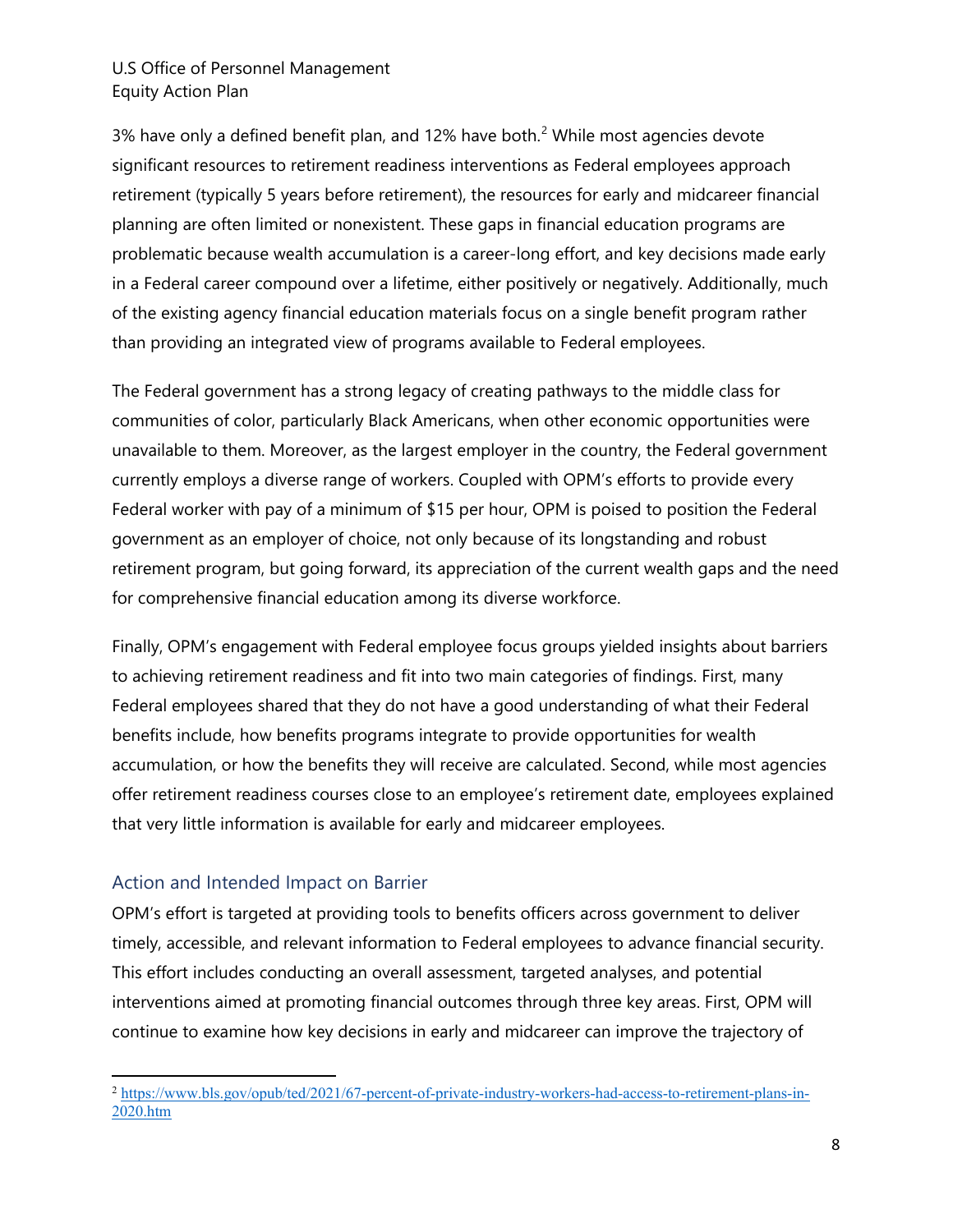wealth building. OPM will continue to partner with agencies across government to build upon previously conducted literature reviews regarding the most effective strategies for the timing, content, and delivery mechanisms to promote financial security.<sup>[3](#page-9-0)</sup> The effort will build on a wide range of evidence-based research findings to identify interventions that show promising results. [4](#page-9-1)

Second, OPM will work with benefits officers across government to examine existing agency financial education plans and specific government financial educational programs. Since mission, size, resources, geographic distribution, and Federal employee composition vary greatly between agencies, it is expected that training needs will also vary. In considering potential programs, a wide range of agency needs, including the needs of underserved communities will be considered. Additionally, some agencies face significant resource constraints in their ability to provide retirement readiness tools, so programs that are scalable and low cost are a particular focus of the effort. OPM will also continue to upskill benefits officers in financial education best practices during the annual benefits officer training.

Finally, OPM sees an opportunity to identify effective financial education programs currently in use at some agencies and make them more widely available across government. OPM will identify programs that show the largest effect on key decisions for wealth building and share them with benefits officers. Because staff in agency benefit offices do not typically have detailed training in financial education, providing a set of existing tools that integrate benefit programs at key early and midcareer stages across government are a timely and cost-effective way to advance financial security. Our approach offers a way to build on existing capabilities and offer evidence-based solutions for agency benefits officers across government.

## Tracking Progress

In the next two to four years, OPM will explore potential tools to quantify gaps in financial literacy<sup>[5](#page-9-2)</sup> and measure knowledge about existing benefits programs (e.g., TSP, FERS/CSRS

<span id="page-9-0"></span><sup>3</sup> <https://home.treasury.gov/system/files/136/US-National-Strategy-Financial-Literacy-2020.pdf>

<span id="page-9-1"></span><sup>4</sup> Goda, G. S., Levy, M. R., Manchester, C. F., Sojourner, A., & Tasoff, J. (2020). Who is a passive saver under optin and auto-enrollment? *Journal of Economic Behavior & Organization*, *173*, 301-321; Kaiser, T., & Menkhoff, L. (2020). Financial education in schools: A meta-analysis of experimental studies. *Economics of Education Review*, *78*, 101930; Lusardi, A., & Mitchelli, O. S. (2007). Financial literacy and retirement preparedness: Evidence and implications for financial education. *Business economics*, *42*(1), 35-44.

<span id="page-9-2"></span><sup>5</sup> [https://www.usfinancialcapability.org/downloads/NFCS\\_2018\\_Report\\_Natl\\_Findings.pdf](https://www.usfinancialcapability.org/downloads/NFCS_2018_Report_Natl_Findings.pdf)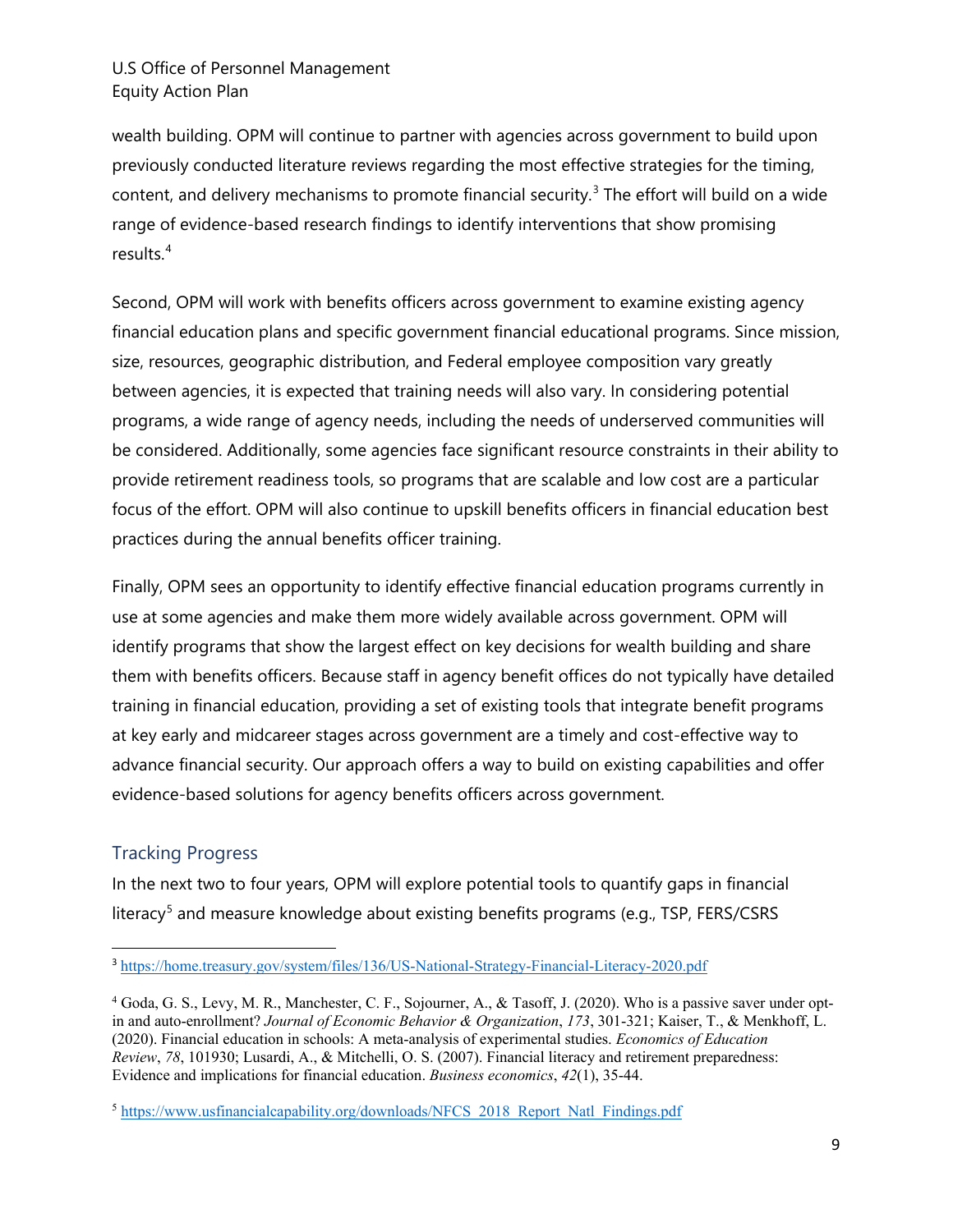annuities, Social Security benefits, and additional initiatives like student loan repayment programs). OPM will then use that information to identify programs that can help address gaps in wealth building decisions. OPM wishes to begin an internal agency pilot test using some of the interventions which have shown to be useful and examine whether these lead to behavioral changes. OPM will begin tracking the following measures:

- Number of agency educational programs reviewed
- Number of agencies that include financial education programs for early and midcareer employees in their financial education plans
- Number of agencies that include targeted financial education programs for underserved communities
- Percentage of OPM employees who make retirement savings changes, such as enrollment rate, contribution rate, and/or fund elections (measure will be selected according to largest identified needs and pilot testing)

In the five to eight-year timeframe, OPM will collaborate with other agencies and leverage government-wide surveys to measure:

- Percentage of employees who report having early and midcareer access to financial education
- Percentage of employees who report understanding how TSP, CSRS/FERS, Social Security, and private assets integrate to build wealth and promote a secure retirement

## Accountability

Once the research is complete and effective programs have been identified, OPM will produce a final report summarizing governmental efforts. Additionally, OPM will provide research-based recommendations relevant to reducing any barriers faced by employees, including underserved communities. Furthermore, OPM will issue a Benefits Administration Letter summarizing tools available for agency benefits officers to use to address early and midcareer financial security. The efforts described in this submission are aligned to the OPM FY 2022-2026 Learning Agenda, the FY 2023 Annual Evaluation Plan and FY 2023 Congressional Budget Justification and Annual Performance Plan.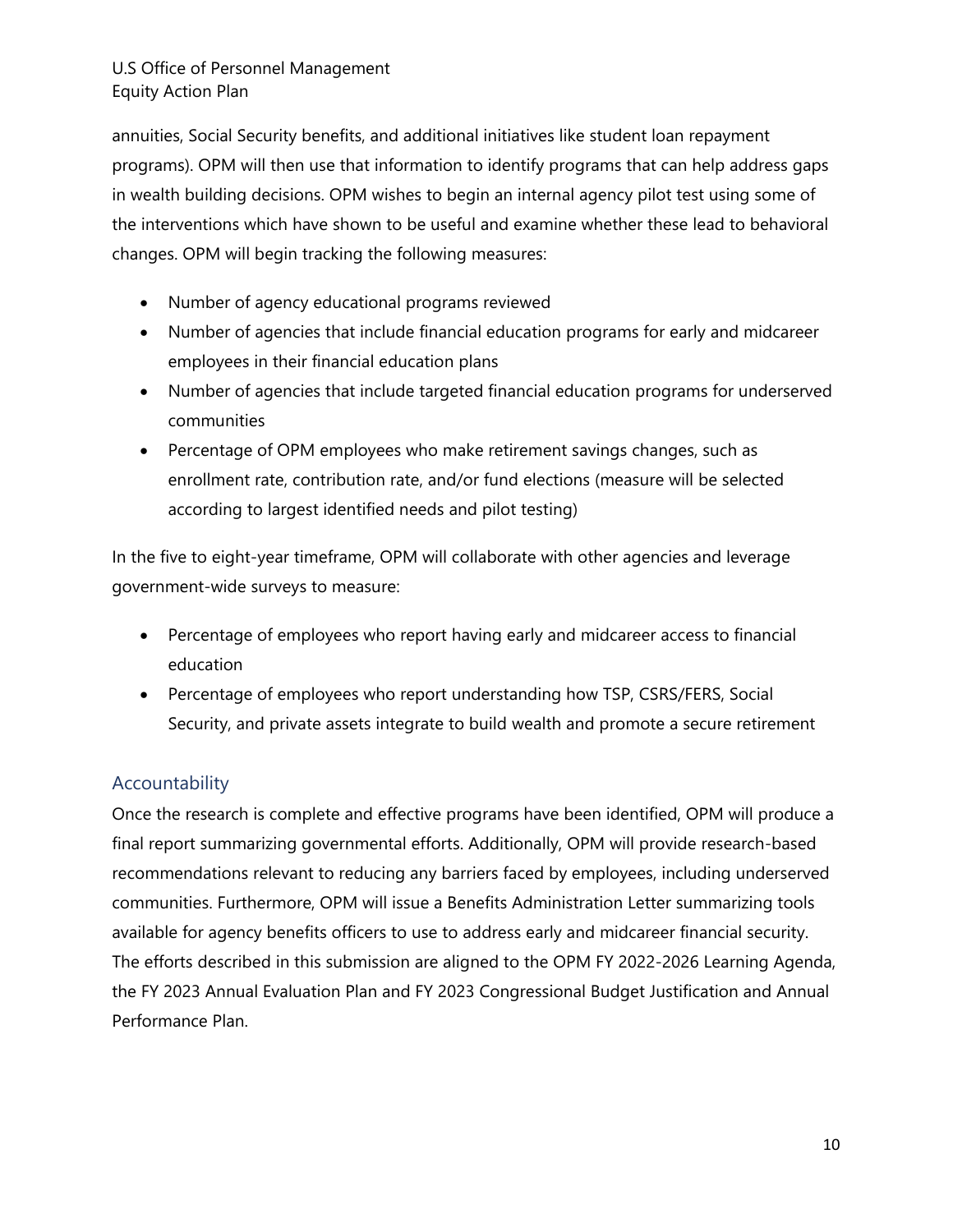# (5) OPM Equities in the Executive Order on Diversity, Equity, Inclusion, and Accessibility in the Federal Workforce

As mentioned above, OPM has significant equities in Executive Order 14035 on Diversity, Equity, Inclusion, and Accessibility in the Federal Workforce, and is a leader in implementing some major pieces of it across the Federal government. To support the effort, the Office of Diversity, Equity, Inclusion, and Accessibility (ODEIA) will expand its staff and will continue to engage cross-government talent using White House Leadership Development Program (WHLDP) Fellows, fellows in the Presidential Management Councils Interagency Rotational Program, and White House Fellows. ODEIA provides technical support and assistance to agencies in implementing their strategic diversity, equity, inclusion, and accessibility goals, and has also secured help from external contractors and partnered with The Lab at OPM to further these ends.

OPM is working across the government to strengthen the Federal government's ability to recruit, hire, develop, promote, and retain our nation's talent and remove any barriers to equal employment opportunity. For example, consistent with Executive Order 14035, OPM is taking actions to promote equitable healthcare coverage and services for enrolled LGBTQ+ employees, through FEHB. As directed by EO 14035, OPM is also coordinating with EEOC and the Office of Management and Budget to consider expanding the collection of voluntary self-reported demographic data about Federal employees to support a data-driven approach to DEIA policies, including the potential addition of optional sexual orientation and gender identity data collection.

In November 2021, OPM coordinated with the White House to release the Government-wide Strategic Plan to Advance Diversity, Equity, Inclusion, and Accessibility in the Federal Workforce. The Government-wide plan provides guidance for how agencies can mature along a continuum from focusing on compliance and non-discrimination to where diversity, equity, inclusion, and accessibility are an integral part of the overall agency mission, vision, values, strategy, policies, and practices. The goal is systematic implementation of DEIA through agency goal setting, data driven analysis, and continuous improvement. Currently, ODEIA is coordinating OPM's development of human resource job classification codes and position descriptions for DEIA professionals, and OPM plans to develop a Chief Diversity Officers Council to undertake crosscutting priorities.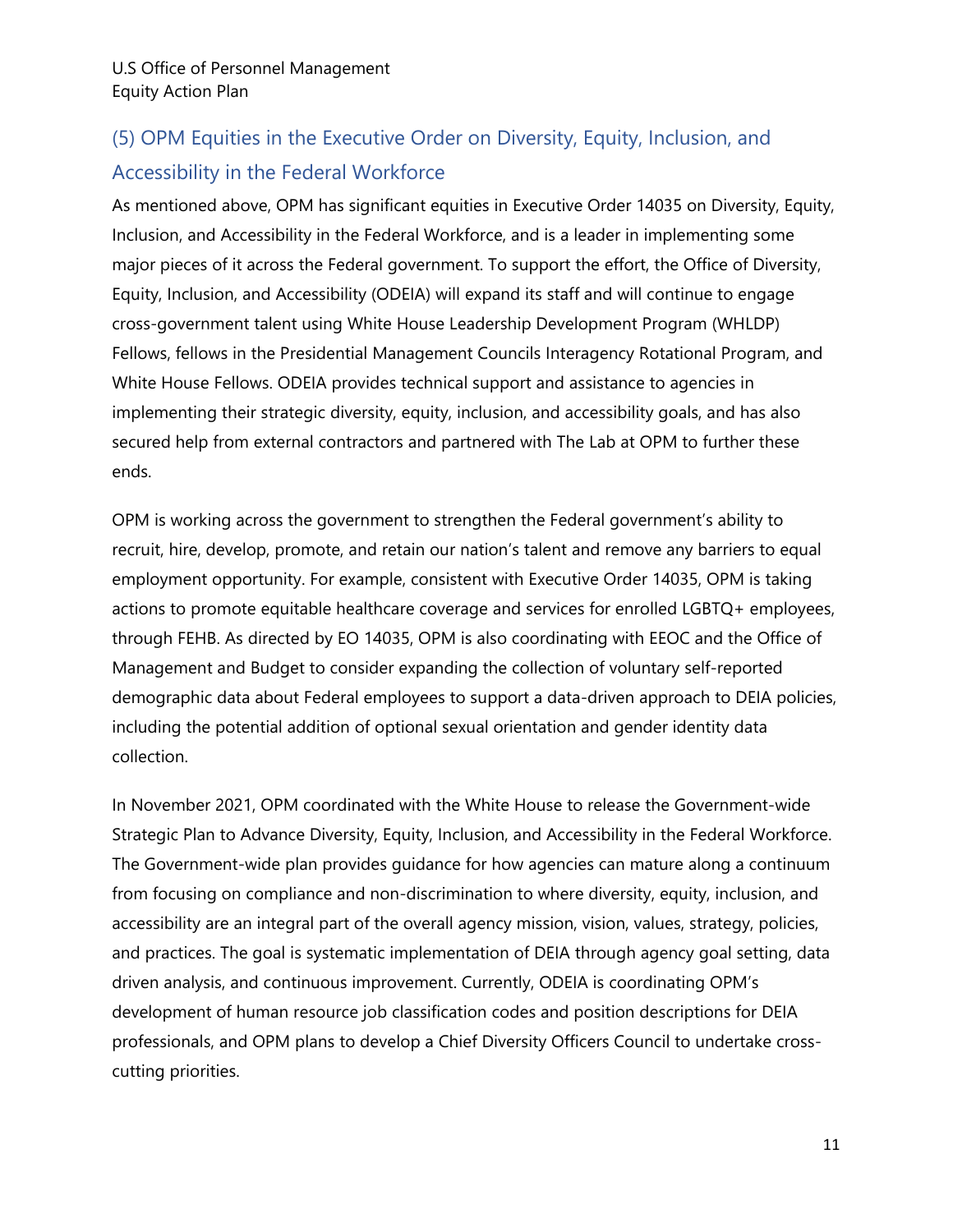# (6) Equity Action Plan of the Federal Employees Health Benefits Decision Support Tool

OPM provides human resources leadership and support to Federal agencies and helps the Federal workforce achieve their aspirations as they serve the American people. OPM advances equitable contracting and procurement opportunities through the Federal Employees Health Benefits (FEHB) Program by incorporating anti-discrimination legal requirements in the contracts with the more than 90 national, regional, and community based insurance carriers. OPM also proactively promotes health equity by requiring carriers to assess differences in health outcomes by race and other social characteristics and address social determinants of health in their benefit design.

## Barrier to Equitable Outcome(s)

The FEHB Program is the largest employer-sponsored health benefits program in the world, covering 8.2 million lives and providing a total of 275 plan choices (in 2022). OPM's current FEHB Plan Comparison Tool (PCT) displays, in an accessible format, FEHB health plan choices for users, including premiums, out-of-pocket costs for a wide variety of benefits, and quality information to assist in their purchasing decisions. However, it does not currently support some of the unique needs of its users, including those in underserved communities. The PCT offered by OPM was developed in-house in 2002 and is the most frequently visited webpage for OPM/Healthcare and Insurance (top 5 on opm.gov). In 2020, there were 2.4 million page views, 1.6 million User Sessions, and 1.3 million unique views. It has been updated through several iterations to increase functionality, but it is at the end of its lifecycle and unable to deliver a versatile or comprehensive interface when compared to newer commercial models, such as tools developed for Healthcare.gov or other state-based exchanges.

There are several limitations for employees using the PCT to meet their FEHB plan choice needs. All current and prospective Federal employees are impacted by the available FEHB PCT technology; persons with specialized health care needs, such as people with disabilities, retirees, and the LGBTQ+ populations, are most impacted by the inability to conduct a specialized plan benefit search to find a health plan that best meets their needs. When selecting a plan, representatives of those in underserved communities, such as the LGBTQ+, retiree, and employees of tribal organizations, speak of the cumbersome and inequitable nature of utilizing the current PCT to compare or understand their health benefits. Additionally, FEHB enrollees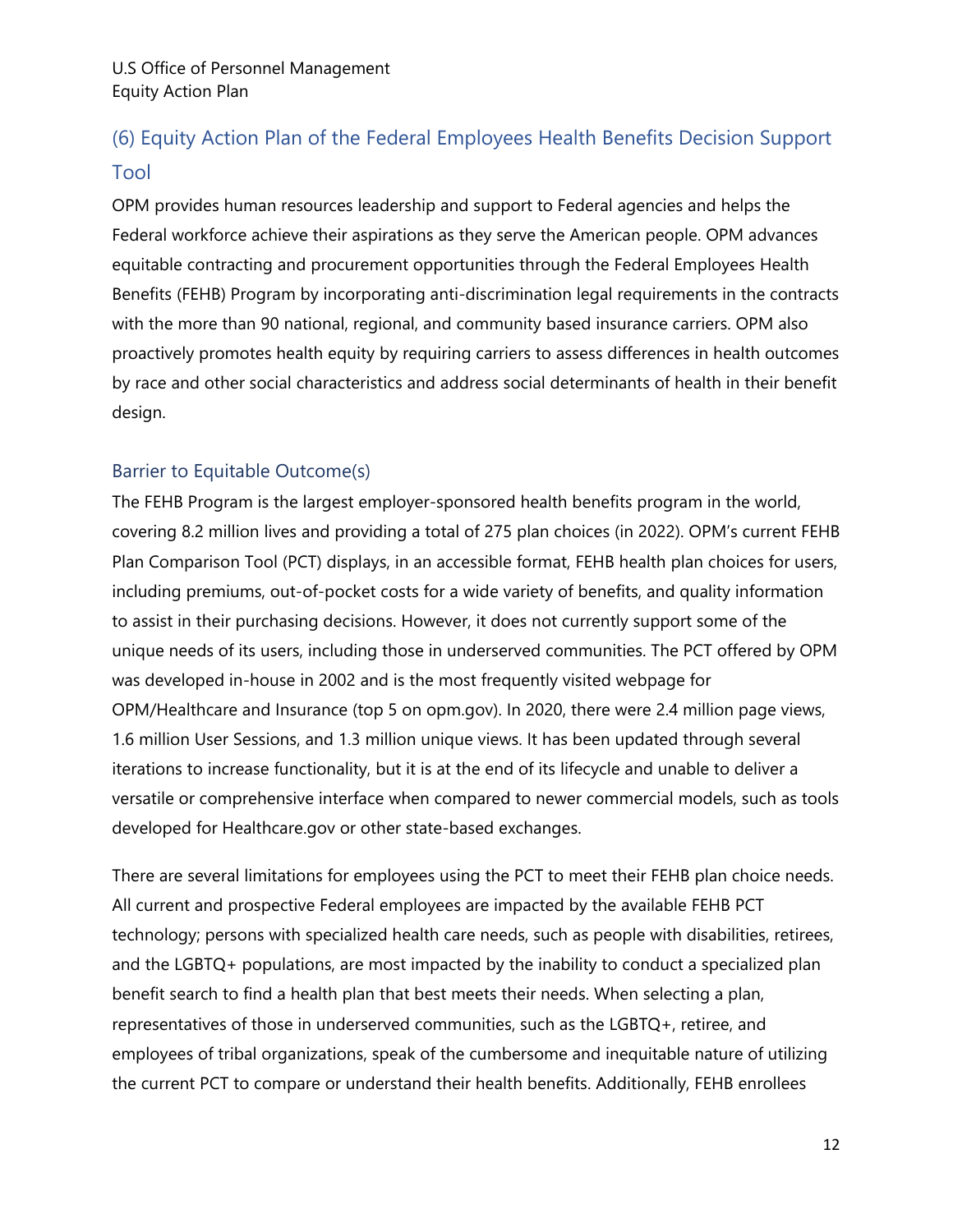within and outside of these communities often must compare benefits in each health plan brochure and check multiple health plan websites to contrast prescription drug costs as well as obtain participating healthcare provider information. Similarly, human resource specialists and agency benefits officers share the challenges and time demands of explaining health plan choices to enrollees.

Through OPM's Equity Assessment focus groups, OPM was able to elicit certain stakeholder challenges in comparing FEHB benefits that impact many users. For instance, Federal employees mentioned that they find it very difficult to discern the information they need to select an FEHB plan and reported a lack of clarity around coverage by plans for necessary services, medications, or medical equipment. Federal employees, including those in underserved communities, request the ability to search for targeted information to help them make decisions during their FEHB plan selection. A new DST will give every FEHB-eligible individual the opportunity to improve health outcomes by enhancing decision support at the point of enrollment and offering the necessary, accessible technology to support user-centric comparison of FEHB benefits.

## Action and Intended Impact on Barrier

OPM intends to provide customers a DST that is accessible by providing substantially equivalent access to persons with disabilities as provided to those without disabilities. This will permit users to compare available FEHB benefits, provider networks, and prescription costs. OPM will refactor the internal applications used to feed the DST to allow more granular collection of FEHB benefit information including total cost of care data. OPM will subsequently conduct various analyses, surveys, and focus groups to inform what technology enhancements are necessary. Lastly, OPM will iteratively release DST functionality to ensure continual alignment with Executive Order 13985.

By implementing the DST Minimum Viable Product (MVP), OPM will provide all users, including underserved communities, with the ability to compare the FEHB benefits, provider networks, and prescription costs important to them. Additionally, the refactoring of OPM systems used to gather DST source data will allow for more granular benefit data collection and subsequent specialized search and compare features to be implemented to the DST.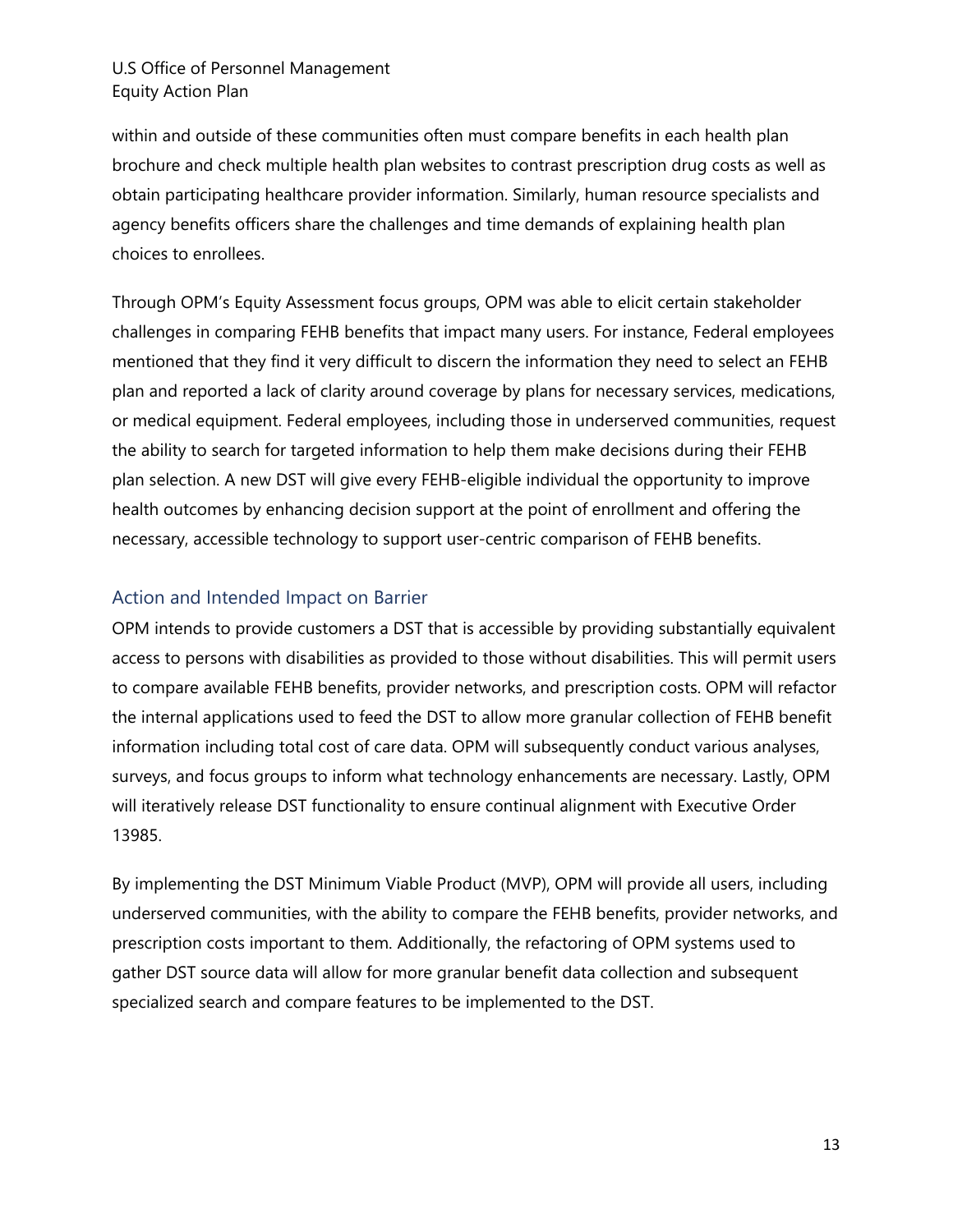## Tracking Progress

The DST MVP will be launched in year two after approval; starting in year three, the DST will deploy a web-based survey to collect a baseline data source on direct DST user experience to measure utilization, satisfaction and utility across different demographic groups and special populations to enable comparative analyses. OPM will also collect DST usage analytics to track DST reach and identify additional enhancements to DST functionality. The measures that OPM will capture include:

- Percentage of DST users who report the DST is useful when selecting a health plan, by demographic group
- Percentage of DST users who report that the categories available for comparison (e.g., quality ratings) are useful when selecting a health plan, by demographic group
- Number of page views, sessions initiated, time spent using the DST, and other usage analytics
- Percentage of DST users who report being satisfied with the DST, by demographic group
- Percentage of employees who report having sufficient information to choose the right health plan for them, by demographic group
- Number of searches by category, including by underserved communities' need-specific terms (e.g., gender affirming care), by demographic group

Within five to eight years, the DST will be a steady state mobile-friendly, accessible tool with customized benefit search and compare capabilities, functionality to calculate total costs, and integrated provider and pharmacy directories. Additionally, the DST data source technology refactoring efforts will be completed and allow for more specialized benefit comparisons. The ultimate DST will give FEHB enrollees the option for tailored benefit differentiation through a secure portal and online support.

OPM will continue to track website survey and engagement measures to identify trends in use of the DST. Additionally, OPM will leverage the Federal Employee Benefits Survey (FEBS) and analyses of FEHB enrollment data to assess the following measures (organized by available aggregated, anonymized demographic data). These measures will supplement the information collected above via the DST direct user survey:

• Percentage of employees who agree that the DST provides adequate FEHB plan benefit information, by demographic group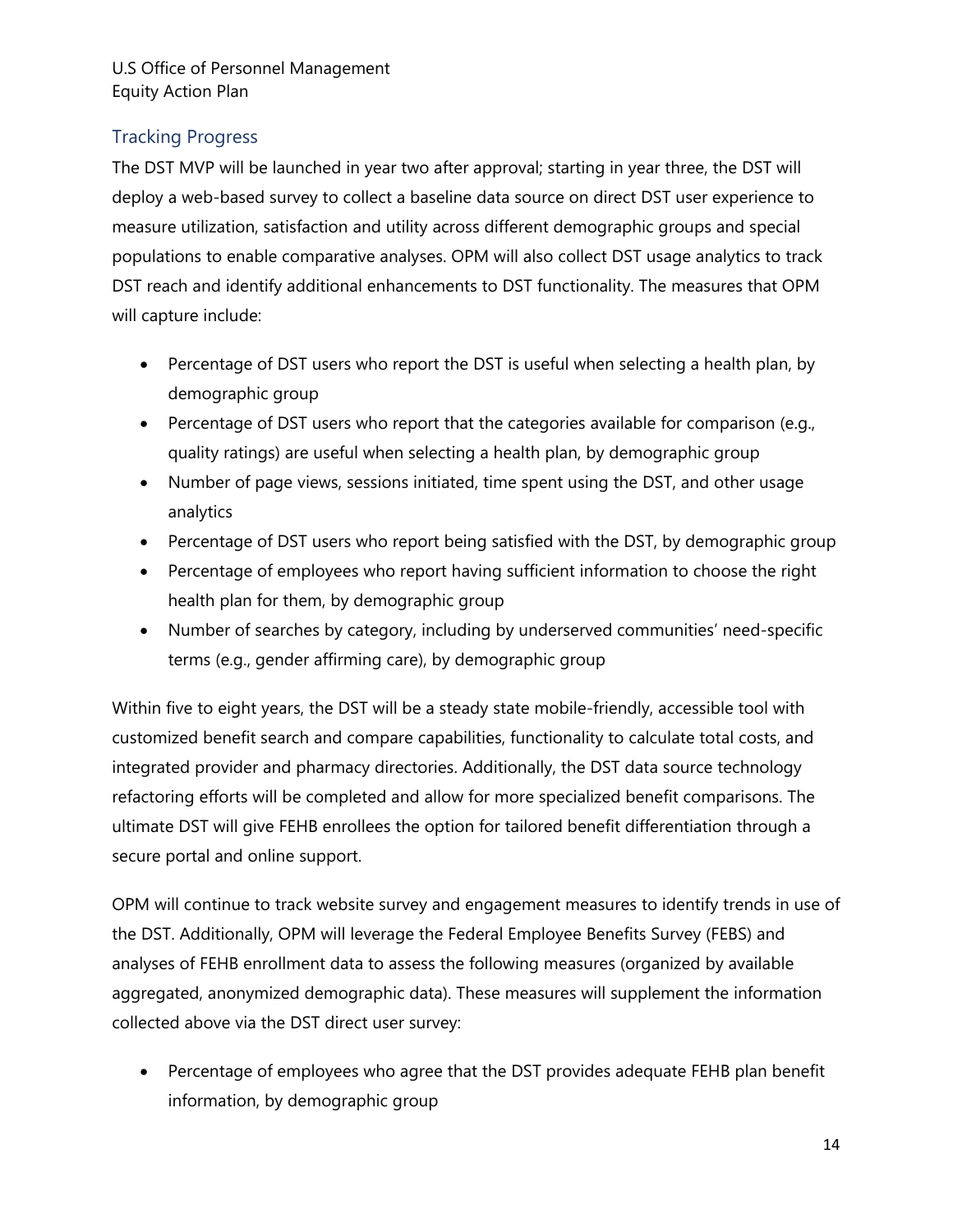- Percentage of employees who report being satisfied with the DST, by demographic group
- Percentage of employees who report having sufficient information to choose the right health plan for them, by demographic group
- Percentage enrolled in FEHB, by plan and user demographic

## Accountability

OPM is including the DST efforts in the FY 2022-2026 Strategic Plan and as an FY 2022-2023 Agency Priority Goal. In addition, research questions related to the DST are encompassed in OPM's FY 2022-2026 Learning Agenda.